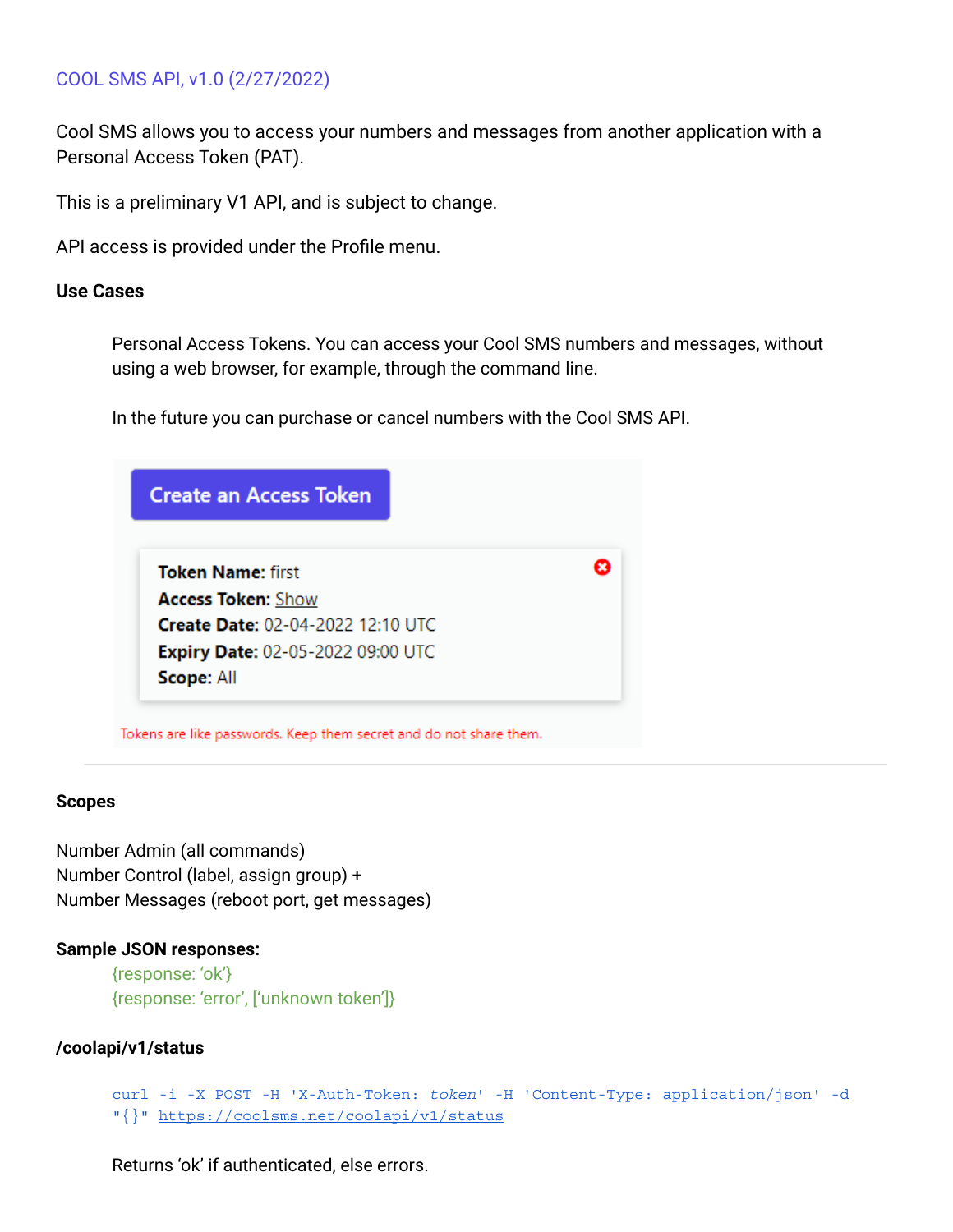### **/coolapi/v1/numbers**

```
curl -i -X POST -H 'X-Auth-Token: token' -H 'Content-Type: application/json' -d
"{}" https://coolsms.net/coolapi/v1/numbers
```
Returns a list of numbers for the account

```
{"numbers":[{"number":"1112223456", "label", "ordinal": 1}]}
```
#### **/coolapi/v1/new\_messages**

data: {number: (int)*number,* mark\_as\_deleted: (boolean)*true/false(*default*)*}

```
curl -i -X POST -H 'X-Auth-Token: token' -H 'Content-Type: application/json' -d
"\{\Upsilonumber\Upsilon: \Upsilon1112223333\Upsilon, \Upsilonmark as deleted\Upsilon: false}"
https://coolsms.net/coolapi/v1/new_messages
```
Returns a list of new messages for the number, optionally marks the returned messages as deleted, if authenticated else error

#### **/coolapi/v1/reboot\_line**

data: {number: (int)*number*}

```
curl -i -X POST -H 'X-Auth-Token: token' -H 'Content-Type: application/json' -d
"{\"number\": \"1112223333\"}" https://coolsms.net/coolapi/v1/reboot_line
```
Initiates a line reboot for the supplied number. Returns 'ok' if the number was valid. *Note:* it may take up to 1 minute for the line to reboot.

#### **/coolapi/v1/set\_label**

data: {number: (int)*number,* label: (text)*label*}

```
curl -i -X POST -H 'X-Auth-Token: token' -H 'Content-Type: application/json' -d
"{\"number\": \"1112223333\", \"label\": \"my label\"}"
https://coolsms.net/coolapi/v1/set_label
```
Returns 'ok' if the number was valid. Else returns errors.

#### **/coolapi/v1/create\_group**

data: {group\_name: (text)*group\_name*}